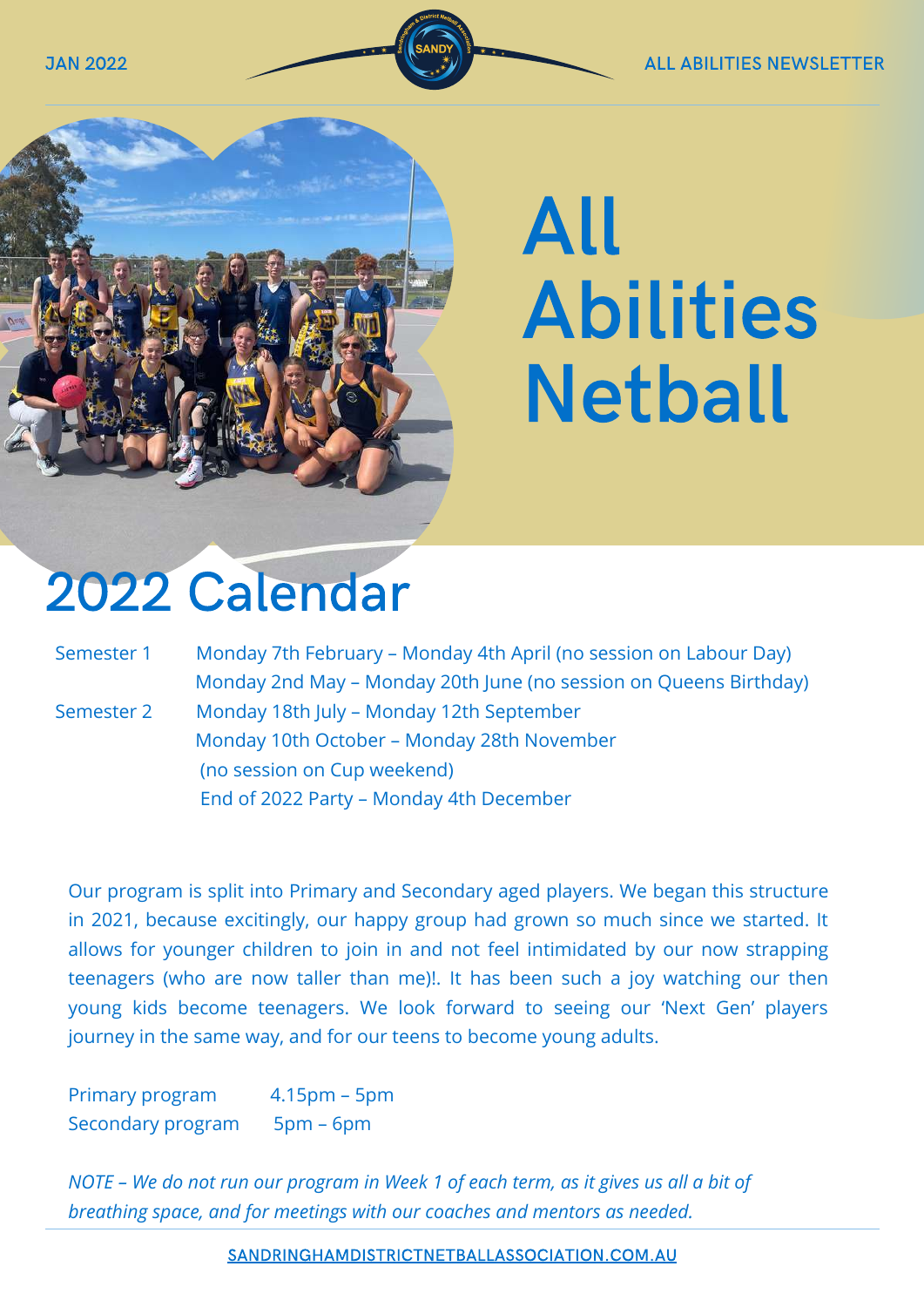

## NDIS FUNDING

You would have been invoiced from Sandringham Netball Administration for Semester 1 (Terms 1 and 2). This includes your Netball Victoria Insurance. This can all be claimed by your NDIS plan, if you have one. If you have some specific goals that are in your NDIS plan, that you would like us to work with you in achieving, then please let me know.

#### Not funded?

If you do not have NDIS funding, please let us know. We want the program to be fully accessible to everyone.



# NETFIT ONLINE ALL ABILITIES PROGRAM

Thank you to Sandringham Community Bank for supporting our Series Two of our Netfit All Abilities online program. Netball New Zealand have entered an agreement with NetFit and we look forward to developing an All Abilities program over the pond. It is super exciting!

We are working out the finer details for our Season 3 Series and will send details out in due course.



#### MARIE LITTLE SHIELD VICTORIAN **TEAM** TEAM

Started in 2013, the Marie Little Shield (MLS) is a netball competition for women with intellectual disability. It gives the athletes the opportunity to represent their State at a National level.

Our very own Holly O'Sullivan was selected to be a Training Partner for the 2021 Victorian Team however, the team were unable to complete the tournament because of Covid restrictions.

We look forward to more of our Sandy players trialing for the Victorian team in 2022. Details in due course.



### WHATS APP GROUP

The best way to keep everyone up to date each week is via our What's App group. Other teams at Sandringham use Team App. I will send out details to sign up for that, but in the mean time, for quick notifications (especially regarding bad weather cancellations etc), I will continue to use our What's App group.

Please can you let me know if you are NOT in this group and want to join.

I will endeavor to send out an email too, but this does not always happen, especially at the last minute…..so I apologise in advance if you accidently miss something!

#### [SANDRINGHAMDISTRICTNETBALLASSOCIAITON.COM.AU](https://sandringhamdistrictnetballassociation.com.au/events/month/2022-09/)